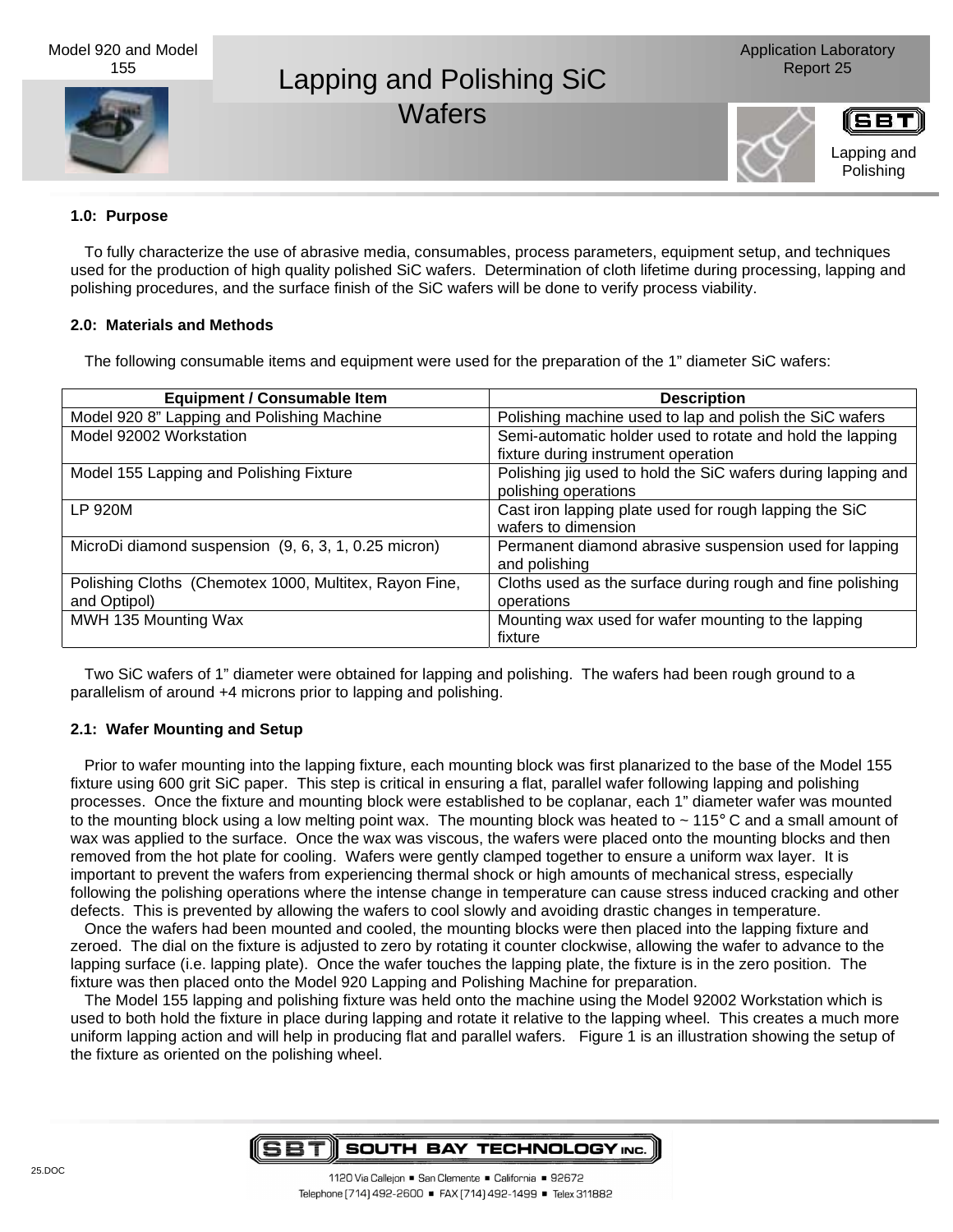

Figure 1: Illustration of the mechanical setup for lapping and polishing. The Model 155 fixture used to hold the specimen during lapping is shown held into place by the Model 92002 Workstation. The workstation holds and rotates the fixture during lapping and polishing operations, creating a uniform and even polishing action over the entire surface of the wafer.

## **2.2: Lapping and Polishing**

For the lapping and polishing stages of preparation, the wheel speed, workstation speed, and slurry drip rate were all kept constant at the following settings:

| Wheel Speed:              | 5 (385 rpm)            |
|---------------------------|------------------------|
| <b>Workstation Speed:</b> | 5 $(20$ rpm)           |
| Slurry Drip Rate:         | 1 drop / 10-20 seconds |

Several different cloths and lapping wheel setups were used to characterize the best combination of lapping rate, cloth lifetime, and flatness for doing SiC wafers. The following table summarizes the results obtained with the various cloths and setups.

| <b>Grit Size</b> | <b>Cloth or Lap Type</b> | <b>Description</b>                                               |
|------------------|--------------------------|------------------------------------------------------------------|
| 9 micron         | Chemotex 1000            | Exhibited good surface finish on wafer; low grinding rate; fair  |
|                  |                          | lifetime and stability; good flatness                            |
|                  | Cast Fe Lapping Plate    | Poor surface finish on wafer (although not critical in 9 micron  |
|                  |                          | step); high grinding rate; good flatness but needs resurfacing   |
|                  |                          | often; very stable                                               |
| 6 micron         | Chemotex 1000            | Good surface finish but poor removal rate; fair lifetime; good   |
|                  |                          | flatness                                                         |
|                  | Optipol                  | Excellent surface finish; good removal rates (about 2x better    |
|                  |                          | than Chemotex); good flatness; excellent lifetime                |
| 3 micron         | Same as 6 micron         | Same as 6 micron                                                 |
| 1 micron         | Rayon Fine               | Excellent surface finish; poor cloth lifetime; slight edge       |
|                  |                          | rounding of wafer; nominal polishing rate                        |
|                  | <b>MultiTex</b>          | Excellent surface finish; excellent cloth lifetime; minimal edge |
|                  |                          | rounding; good flatness; nominal polishing rate                  |
| 0.5 micron       | Same as 1 micron         | Same as 1 micron                                                 |

#### **3.0: Results**

Total preparation time for these samples ranged from 4-6 hours. SiC is very resistant to abrasive actions and therefore creates many problems in terms of throughput; however, this is an experimental setup to test the lapping of SiC in general and specific aims to reduce the run times were not made. It should be noted that polishing times were quite long and the loads used during the polishing process were small (on the order of 100 grams). Lower pressures are recommended to reduce the risk of inducing dislocations or other wafer level defects which can adversely affect wafer quality and materials properties, although none of those problems were observed in this experiment.

The final specimens produced maintained the original parallelism which was measured prior to lapping and polishing, with the surface finish of the wafers matching the requirements necessary for an acceptable wafer. Care must be taken when removing the wafers from the mounting blocks following lapping as the wafers are brittle.